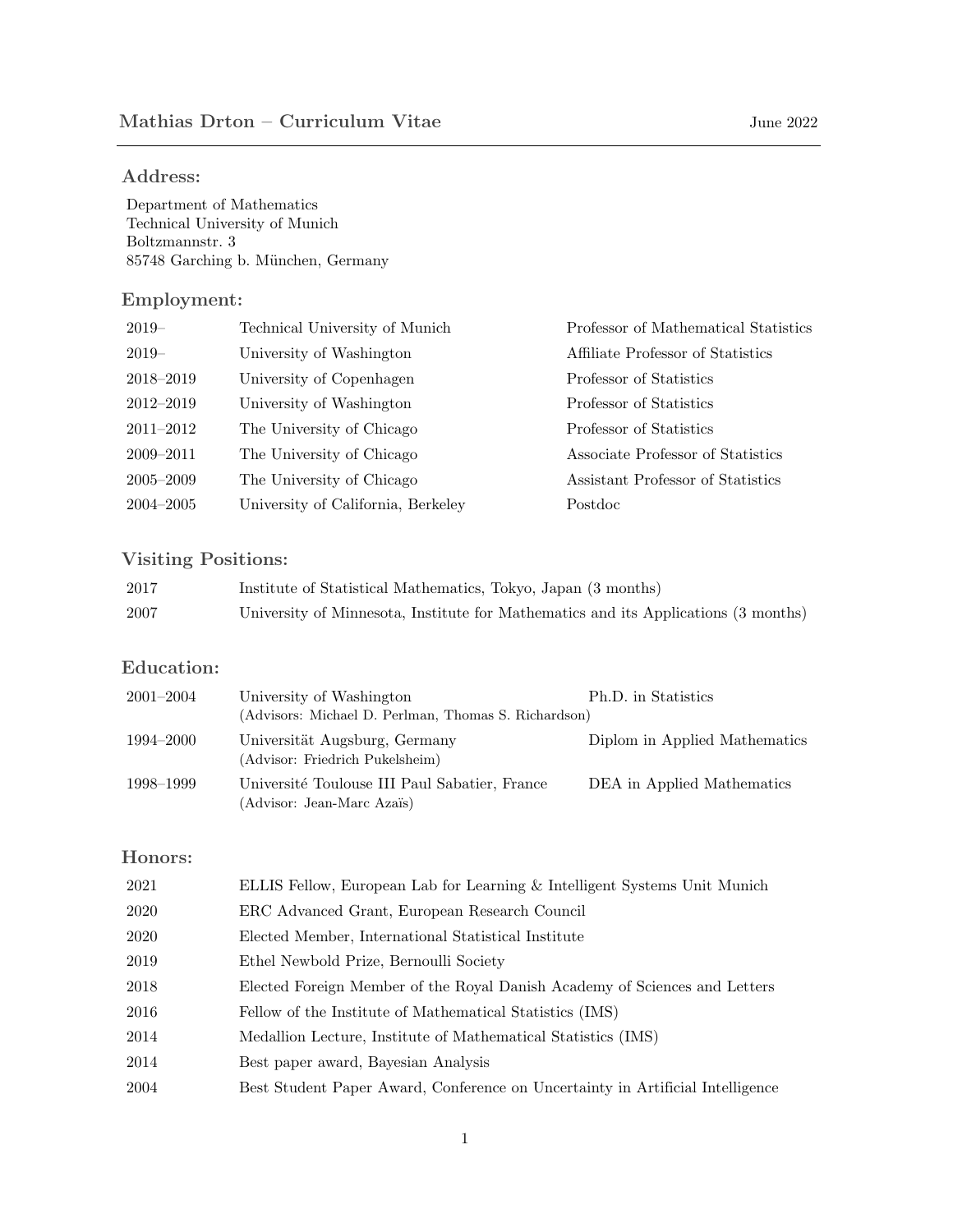2003 Birnbaum Award, Department of Statistics, University of Washington.

## Grants:

| $2020 - 2025$ | ERC Advanced grant, "Graphical Models for Complex Multivariate Data"                                                                 |
|---------------|--------------------------------------------------------------------------------------------------------------------------------------|
| 2017–2020     | NSF grant, "Identification and Statistical Inference in Graphical Models"                                                            |
| $2016 - 2020$ | NSF grant, "Statistical Methods for Differential Network Biology With Applications to<br>Aging", Co-PI with A. Shojaie, D. Promislow |
| $2013 - 2016$ | NSF grant, "Bayesian Information Criteria and Problems of Parameter Identifiability"                                                 |
| $2014 - 2015$ | NSA grant, "Bayesian Information Criteria"                                                                                           |
| 2013-2014     | Royalty Research Fund grant, University of Washington                                                                                |
| $2009 - 2013$ | Sloan Research Fellowship                                                                                                            |
| 2008-2013     | NSF CAREER grant, "Statistical Inference in Algebraic Models with Singularities"                                                     |
| $2005 - 2008$ | NSF grant, "Graphical and Algebraic Models for Multivariate Categorical Data"                                                        |

## Editorial Activities:

| $2020 -$      | Associate editor, Journal of the Royal Statistical Society Series B                        |
|---------------|--------------------------------------------------------------------------------------------|
| $2019-$       | Advisory board for the new journal <i>Algebraic Statistics</i>                             |
| $2018-$       | Associate editor, <i>Biometrika</i>                                                        |
| 2012-2021     | Associate editor, <i>Electronic Journal of Statistics</i>                                  |
| $2007 - 2015$ | Associate editor, Annals of Statistics                                                     |
| $2007 - 2011$ | Associate editor, Journal of the Royal Statistical Society Series B                        |
| 2013-2015     | Guest editor, Special Issue on Statistics, <i>Linear Algebra and Its Applications</i>      |
| 2007          | Guest editor, Issue on "Algebraic Statistics and Computational Biology," Statistica Sinica |
| $2007 - 2021$ | Editorial board, <i>Metrika</i>                                                            |
| $2004-$       | Referee for most major Statistics journals                                                 |

## Other Professional Activities:

| $2021 - 2027$ | Core Member, Munich Data Science Institute (MDSI)                                        |
|---------------|------------------------------------------------------------------------------------------|
| 2021          | Member, European Regional Committee, Bernoulli Society                                   |
|               | Member, Organizing committee, SIAM Conference on Applied Algebraic Geometry              |
|               | Member, Program committee, International Conf. on Artificial Intelligence and Statistics |
|               | Member, Senior program committee, Conf. on Uncertainty in Artificial Intelligence        |
|               | Organizer, Invited session on Graphical Causal Models at ISI World Congress              |
| $2020-$       | Co-organizer, Algebraic Statistics Online Seminar                                        |
| 2020          | Member, Senior program committee, Conf. on Uncertainty in Artificial Intelligence        |
|               | Organizer, Workshop on Algebraic Statistics, Math. Forschungsinstitut Oberwolfach        |
|               | Member, Program Committee, Workshop on Algebraic Statistics, University of Hawaii        |
| $2018 - 2019$ | Chair, Committee to Select Editors, Institute of Mathematical Statistics                 |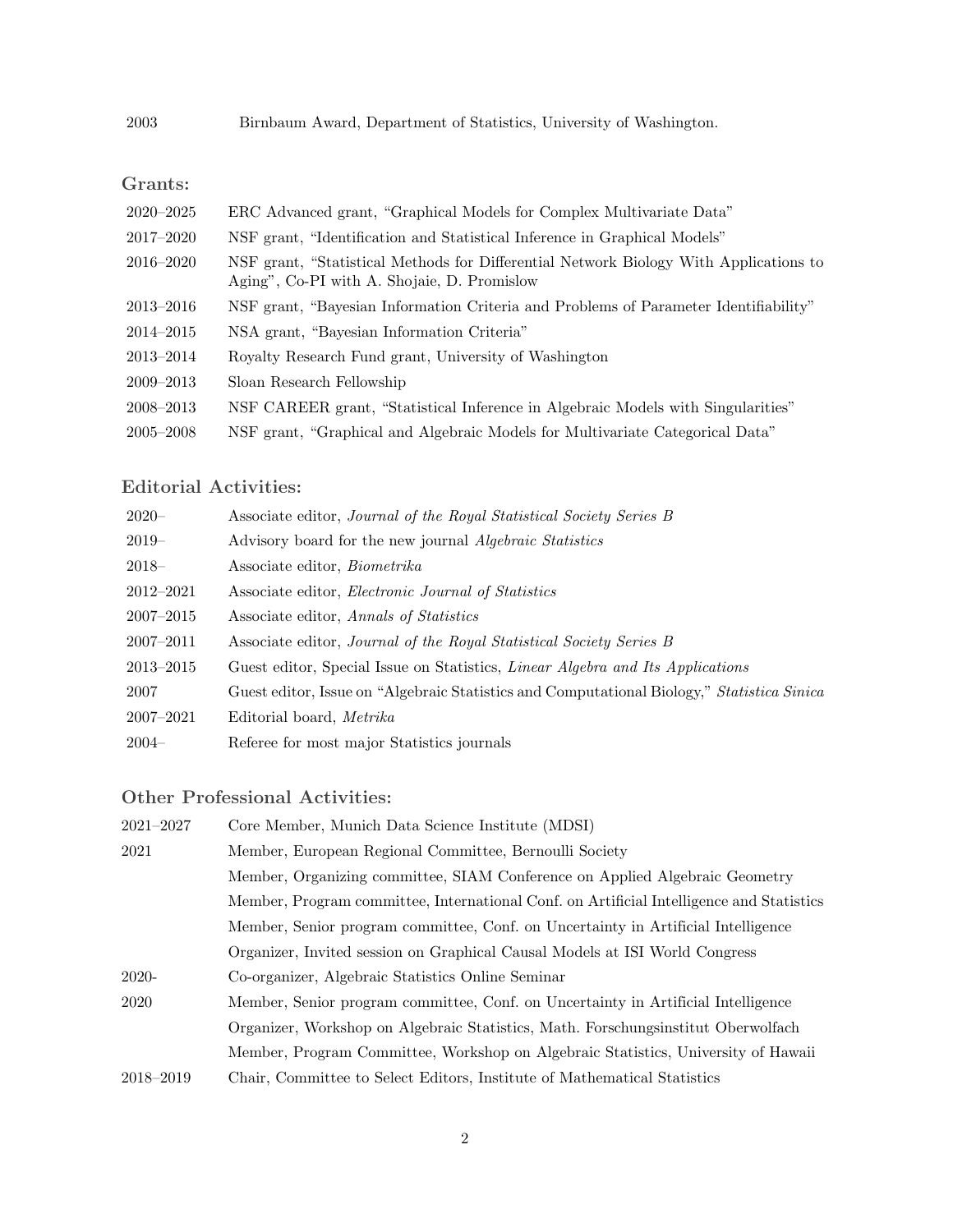| Member, Council of the Institute of Mathematical Statistics                                                                                                     |
|-----------------------------------------------------------------------------------------------------------------------------------------------------------------|
| Member, Committee to Select Editors, Institute of Mathematical Statistics                                                                                       |
| Member, Advisory board for Mathematics Research Communities Program, American<br>Mathematical Society                                                           |
| Member, Program Committee, IMS Annual Meeting 2018                                                                                                              |
| Organizer, Workshop on Algebraic Statistics, Math. Forschungsinstitut Oberwolfach                                                                               |
| Organizer, AMS Math Research Communities on Algebraic Statistics, Snowbird, UT                                                                                  |
| Organizer, Invited session on Singular Learning Theory, SIAM Conference on Applied<br>Algebraic Geometry, Fort Collins, CO                                      |
| Program Chair of the Institute of Mathematical Statistics for the 2012 WNAR Conference                                                                          |
| Organizer, Invited session on Graphical Statistical Models, SIAM Conference on Applied<br>Algebraic Geometry, Raleigh, NC                                       |
| Chair, Committee on Special Lectures, Institute of Mathematical Statistics                                                                                      |
| Co-organizer, Workshop on Parameter Identification in Graphical Models, American In-<br>stitute of Mathematics, Palo Alto                                       |
| Member, Committee on Special Lectures, Institute of Mathematical Statistics                                                                                     |
| Co-organizer, Seminar on Algebraic Statistics, Math. Forschungsinstitut Oberwolfach                                                                             |
| Organizing committee member, Program on Algebraic Methods in Systems Biology and<br>Statistics, Statistical and Applied Mathematical Sciences Institute (SAMSI) |
| Organizer, Invited session on Graphical Models, Annual Meeting of the Western North<br>American Region (WNAR) of the International Biometric Society            |
| Member, Program committee, Conf. on Uncertainty in Artificial Intelligence                                                                                      |
|                                                                                                                                                                 |

## Ph.D. Students:

| 2020 | Shiqing Yu     | Non-Gaussian graphical models: Estimation with score matching and<br>causal discovery under zero-inflation (co-advised with Ali Shojaie)          |
|------|----------------|---------------------------------------------------------------------------------------------------------------------------------------------------|
| 2018 | Amit Meir      | Estimation and testing following model selection                                                                                                  |
|      | Y. Samuel Wang | Linear structural equation models with non-Gaussian errors: Estimation<br>and discovery                                                           |
|      | Luca Weihs     | Parameter identification and assessment of independence in multivariate<br>statistical modeling                                                   |
|      | Chaoyu Yu      | Adaptive statistical inference procedures for multigroup data (co-advised<br>with Peter Hoff)                                                     |
| 2017 | Lina Lin       | Methods for estimation and inference for high-dimensional models (co-<br>advised with Ali Shojaie)                                                |
| 2016 | Dennis Leung   | Testing independence in high dimensions and identifiability of graphical<br>models                                                                |
|      | Andrew McDavid | Statistical hurdle models for single cell gene expression: Differential ex-<br>pression and graphical modeling (co-advised with Raphael Gottardo) |
| 2014 | Chris Fox      | Interpretation and inference of linear structural equation models                                                                                 |
| 2012 | Rina Foygel    | Prediction and model selection for high-dimensional data with sparse or<br>low-rank structure (co-advised with Nati Srebro)                       |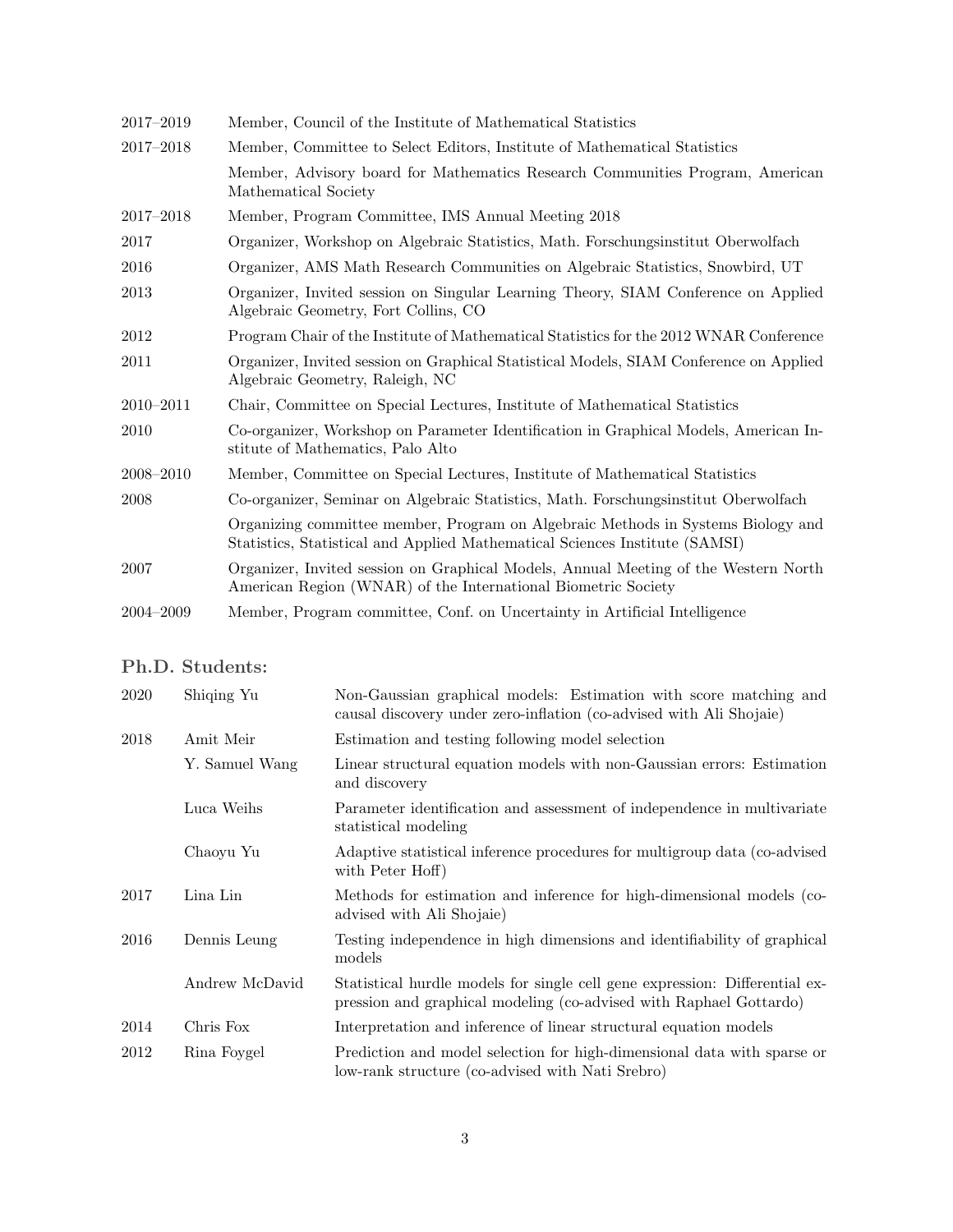|      | Han Xiao             | Simultaneous inference on sample covariances (co-advised with Wei-Biao<br>Wu)                               |
|------|----------------------|-------------------------------------------------------------------------------------------------------------|
| 2010 | Michael Finegold     | Robust network inference with multivariate t-distributions                                                  |
|      | Current supervision: | Wenyu Chen, Philipp Dettling, Jun Wu, David Strieder,<br>Konstantin Göbler, Nils Sturma, Daniele Tramontano |

# Conference and Workshop Presentations:

| 2022 | Workshop on Re-thinking High-dimensional Mathematical Statistics, Oberwolfach, Germany                                                      |
|------|---------------------------------------------------------------------------------------------------------------------------------------------|
| 2021 | Lecture at the Mathematics in the Sciences Day, MPI MiS Leipzig                                                                             |
|      | Joint Statistical Meetings (virtual)                                                                                                        |
|      | Workshop on High Dimensionality and Data Analysis, Hausdorff Center for Mathematics, Bonn                                                   |
|      | Ethel Newbold Award lecture at the ISI World Statistics Congress (virtual)                                                                  |
|      | Conference on Uncertainty in Artificial Intelligence (UAI2021, virtual)                                                                     |
|      | MHC2021 Workshop on Mixtures, Hidden Markov Models, and Clustering, Paris (virtual)                                                         |
|      | Keynote speaker at the 8th Channel Network Conference of the French, Belgian, British and<br>Irish and Dutch Biometric Societies (virtual). |
| 2020 | International Conference of the ERCIM WG on Computational and Methodological Statistics<br>(CMStatistics 2020, virtual)                     |
|      | Conference on Uncertainty in Artificial Intelligence (UAI2020, virtual)                                                                     |
|      | TUM ICL Mathematics Workshop, TU Munich                                                                                                     |
| 2019 | Workshop on Foundations and New Horizons for Causal Inference, Oberwolfach, Germany                                                         |
|      | Workshop on Graphical Models: Conditional Independence and Algebraic Structures, TU<br>Munich                                               |
|      | Opening Conference on Varieties, Polyhedra, Computation, FU Berlin                                                                          |
| 2018 | IMS Annual Meeting, Vilnius, Lithuania                                                                                                      |
|      | Workshop on Statistics in Complex Systems, Copenhagen, Denmark                                                                              |
| 2017 | Workshop on Mathematical Methods of Modern Statistics, CIRM, Luminy, France                                                                 |
|      | Working Group on Model-Based Clustering, Perugia, Italy                                                                                     |
|      | SIAM Conference on Applied Algebraic Geometry, Atlanta, GA                                                                                  |
|      | Workshop on Graphical Models, Institute of Statistical Mathematics, Tokyo, Japan                                                            |
|      | Workshop on Algebraic and Geometric Methods in Statistics, Institute of Statistical Mathe-<br>matics, Tokyo, Japan                          |
| 2016 | Royal Statistical Society, Read Paper, London, UK                                                                                           |
|      | Workshop on Computationally and Statistically Efficient Inference for Complex Large-scale<br>Data, Oberwolfach, Germany                     |
|      | Celebration of 60th Year of the University of Chicago's Department of Statistics                                                            |
| 2015 | Mathematical Society of Japan Seasonal Institute, Osaka                                                                                     |
|      | Working Group on Model-Based Clustering, Seattle                                                                                            |
| 2014 | Joint Statistical Meetings, Boston                                                                                                          |
|      | Prague Stochastics, Czech Republic                                                                                                          |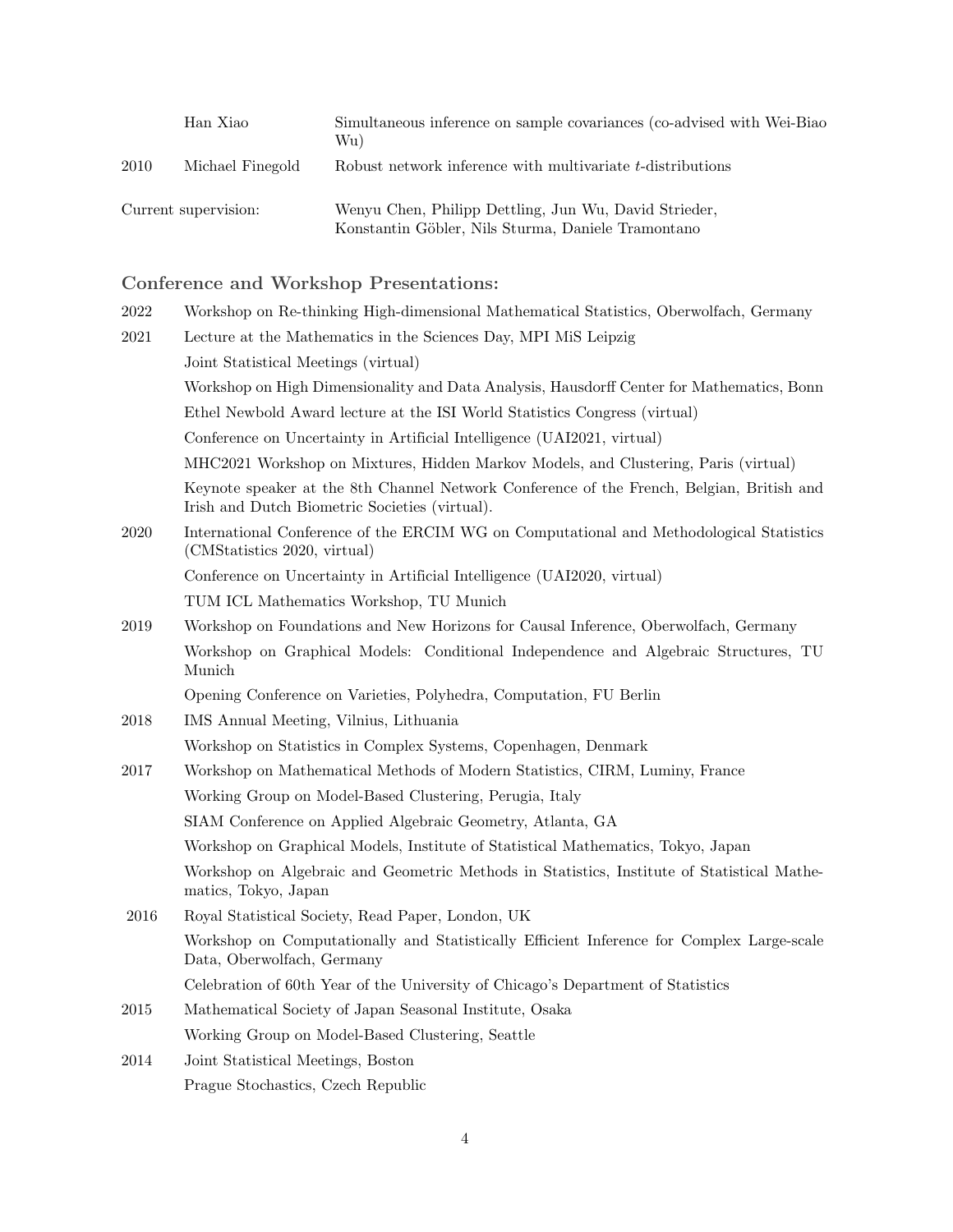|      | Abel Symposium on Statistical Analysis for High-Dimensional Data, Norway                                                                           |
|------|----------------------------------------------------------------------------------------------------------------------------------------------------|
|      | World Meeting of International Society for Bayesian Analysis (ISBA), Cancun, Mexico                                                                |
| 2013 | Joint Statistical Meetings, Montreal, Canada                                                                                                       |
|      | SIAM Conference on Applied Algebraic Geometry, Fort Collins, CO                                                                                    |
|      | Working Group on Model-Based Clustering, Bologna, Italy                                                                                            |
|      | UW-Microsoft Research Machine Learning Day, Seattle                                                                                                |
| 2012 | NIPS 2012 (Neural Information Processing Systems), Lake Tahoe                                                                                      |
|      | Algebraic Statistics in the Alleghenies, Penn State University                                                                                     |
|      | NSF Workshop on High-Dimensional Data, Yale University                                                                                             |
|      | Midwest Statistics Research Colloquium, University of Wisconsin, Madison                                                                           |
|      | Statistics Winter Workshop, University of Florida                                                                                                  |
| 2011 | Workshop on Singular Learning Theory, American Institute of Mathematics (AIM), Palo Alto                                                           |
|      | SIAM Conference on Applied Algebraic Geometry, Raleigh, NC                                                                                         |
|      | ISI World Statistics Congress, Dublin, Ireland                                                                                                     |
|      | Humboldt Kolleg, Gothenburg, Sweden                                                                                                                |
|      | International Indian Statistical Association Conference, Raleigh, NC                                                                               |
|      | Workshop on Solving Polynomial Equations, Stockholm, Sweden                                                                                        |
| 2010 | Lecturer at $3^e$ cycle romand de statistique et de probabilités appliquées (3 lectures), Switzerland                                              |
|      | Special session on Applications of Algebraic Geometry, AMS Joint Math Meetings, San<br>Francisco                                                   |
|      | NIPS 2010 (Neural Information Processing Systems), Vancouver                                                                                       |
|      | DREAM 5 (Dialogue for Reverse Engineering Assessments and Methods), New York                                                                       |
| 2008 | Opening workshop, Program on Algebraic Methods in Systems Biology and Statistics, Statis-<br>tical and Applied Mathematical Sciences Institute, NC |
|      | COMPSTAT 2008, Porto, Portugal                                                                                                                     |
|      | Workshop on Methods for Analyzing Longitudinal Data, Gothenburg, Sweden                                                                            |
|      | 7th World Congress in Probability and Statistics, Singapore                                                                                        |
|      | Symposium on Mathematical Aspects of Graphical Models, Durham, UK                                                                                  |
| 2007 | Special session on Combinatorial Enumeration, Optimization, Geometry, and Statistics, AMS<br>Fall Southeastern Section Meeting, Murfreesboro, TN   |
|      | Special session on Numerical and Symbolic Techniques in Algebraic Geometry and Its Appli-<br>cations, AMS Fall Central Section Meeting, Chicago    |
| 2006 | Workshop on Theoretical Effectivity and Practical Effectivity of Groebner Bases, Research<br>Institute for Mathematical Sciences, Kyoto, Japan     |
|      | Workshop on Applications in Biology, Dynamics, and Statistics, Institute for Mathematics and<br>its Applications, Minneapolis                      |
|      | Bayesian Focus Week, Statistical and Applied Mathematical Sciences Institute, NC                                                                   |
|      | Prague Stochastics, Czech Republic                                                                                                                 |
|      | Annual Meeting of the Institute of Mathematical Statistics, Rio de Janeiro, Brazil                                                                 |
|      | European Meeting of Statisticians, Torun, Poland                                                                                                   |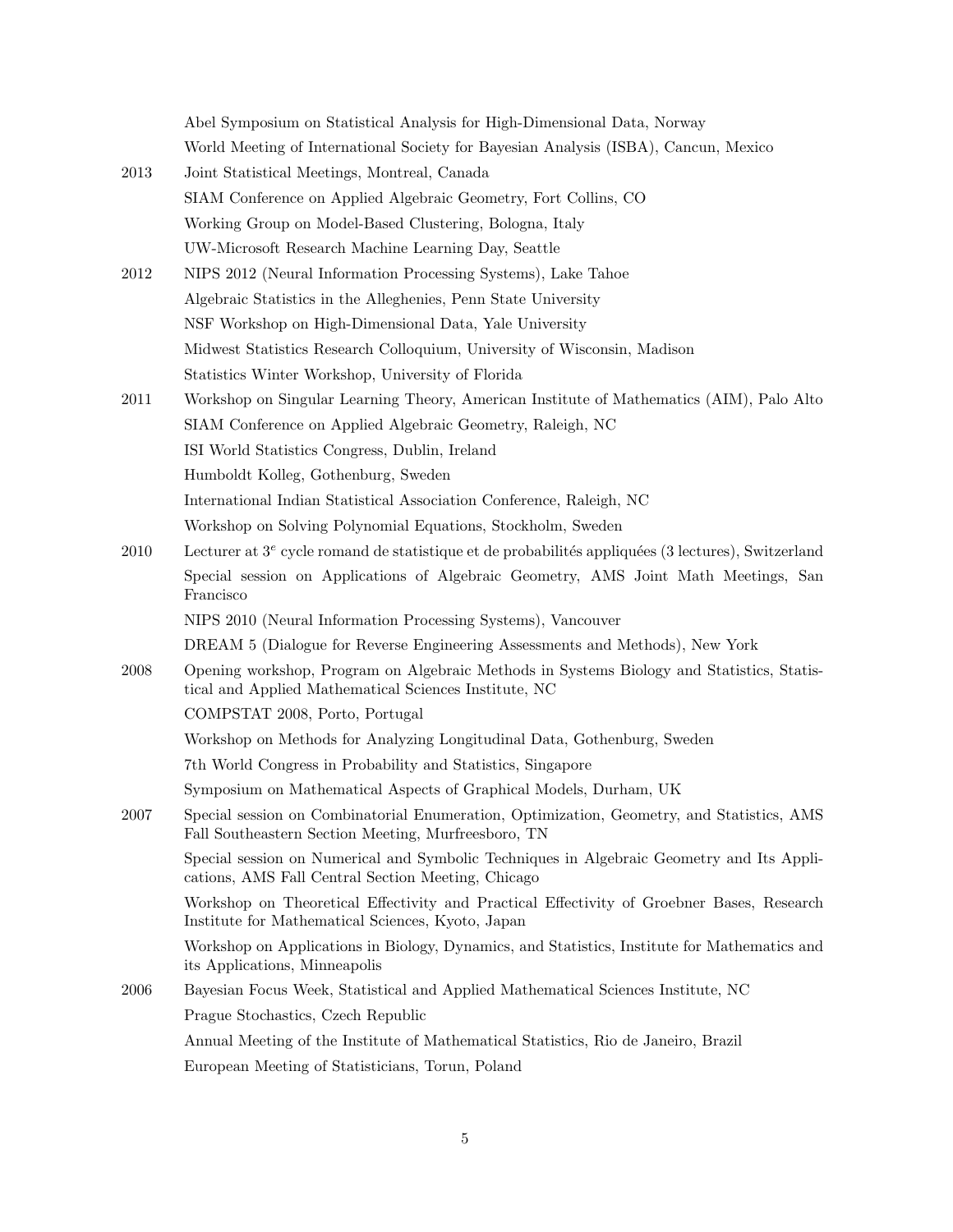Session on Algebraic Statistics, Joint Mathematics Meetings, San Antonio

- 2005 Workshop on Algebraic Statistics and Computational Biology, Clay Mathematics Institute, Boston Workshop on Multivariate Systems with Independence Structures, Gothenburg, Sweden RECOMB 2015, Boston
- 2004 20th Conference on Uncertainty in Artificial Intelligence, Banff, Canada (plenary talk) 6th Bernoulli World Congress, Barcelona, Spain Workshop on Algorithmic, Combinatorial and Applicable Real Algebraic Geometry, Mathematical Sciences Research Institute (MSRI), Berkeley Workshop on Analysis and Design of Electoral Systems, Oberwolfach, Germany 2003 Workshop on Computational Algebraic Statistics, American Institute of Mathematics (AIM), Palo Alto Workshop on Computational Aspects of Graphical Models, Aalborg, Denmark 19th Conference on Uncertainty in Artificial Intelligence (UAI), Acapulco, Mexico Joint Statistical Meetings, San Francisco First Joint Meeting of the Institute of Mathematical Statistics and the International Society for Bayesian Analysis, Puerto Rico
- 2002 Annual Meeting of the Institute of Mathematical Statistics, Banff, Canada

### Department Seminars:

- 2022 Universit´e Libre de Bruxelles; Online Causal Inference Seminar; TU Delft; Warwick CRiSM Seminar; Applied Algebra and Analysis Online Seminar (TU Braunschweig, U of Osnabrück)
- 2021 KTH Stockholm (online); Math Machine Learning Seminar MPI MiS + UCLA (online)
- 2020 Columbia University; University of Toronto, Canada (online)
- 2019 LMU Munich, Germany.
- 2018 University of Copenhagen, Denmark; Ecole Polytechnique, Paris, France.
- 2017 Stanford University; Institute of Statistical Mathematics, Japan; Keio University, Yokohama Japan; Academia Sinica, Taiwan; Booth School of Business, University of Chicago; Texas A&M
- 2016 Cornell University; Duke University; University of Washington
- 2015 Princeton University; University of Kentucky
- 2013 Georgia Tech; Universität Augsburg, Germany
- 2012 Universität Wien, Austria; Universität Regensburg, Germany; University of Washington
- 2011 University of Washington; Universität Stuttgart, Germany; Universität Mannheim, Germany; University of Perugia, Italy
- 2010 University of California, Davis; University of Chicago (Business School)
- 2009 North Carolina State University (Math); Ohio State University
- 2008 University of California, Berkeley; University of Washington; University of Illinois at Chicago; Max-Planck Institute Leipzig, Germany; Research Institute for Symbolic Computation, Linz, Austria
- 2007 Northern Illinois University; Purdue University; University of Kentucky; University of Illinois at Urbana-Champaign; Université de Montréal  $\&$  McGill University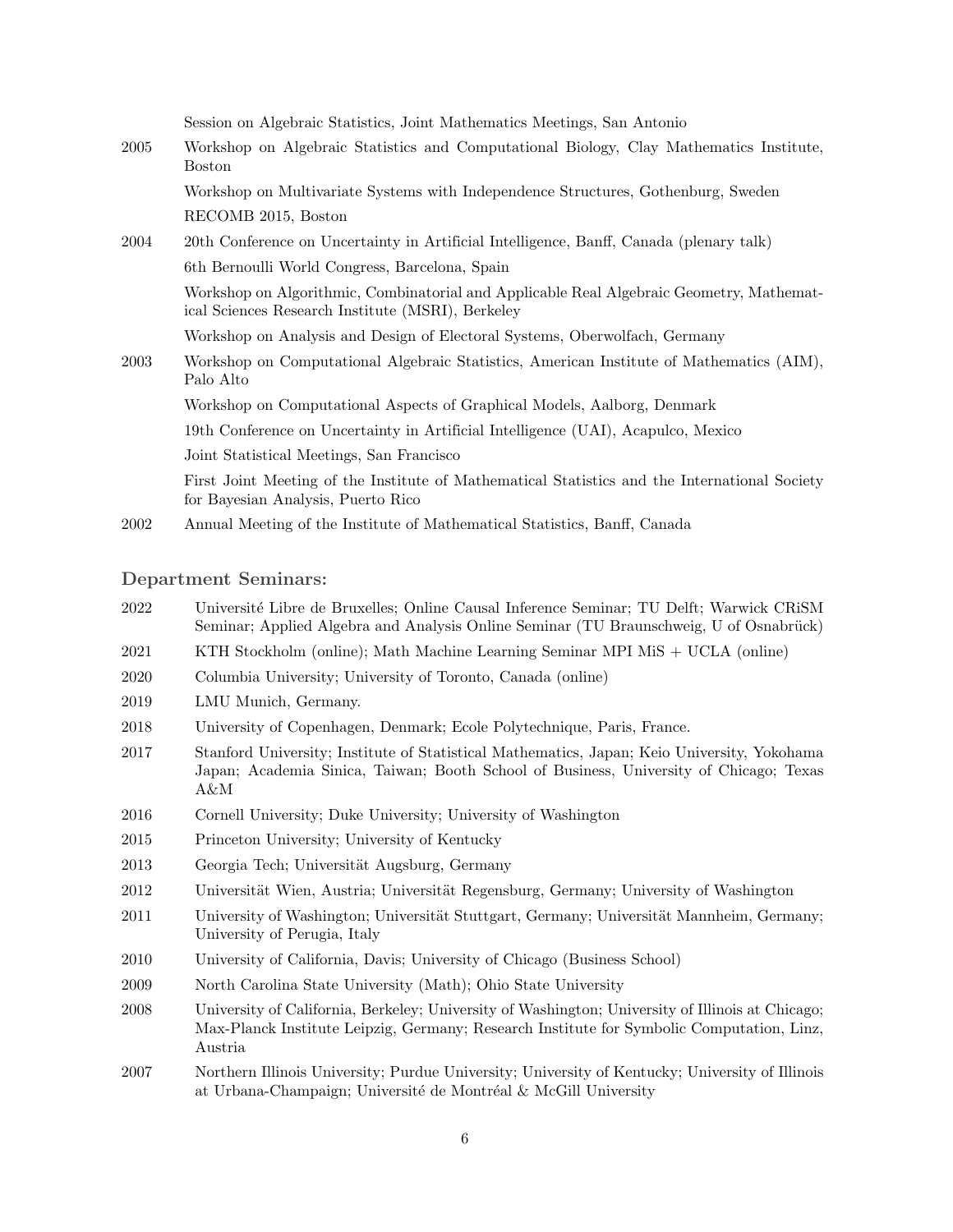- 2006 York University, Toronto; University of Wisconsin, Madison (Biostatistics)
- 2005 Universität Heidelberg, Germany; ETH Zürich, Switzerland; University of California, Berkeley (Biostatistics), University of Illinois at Chicago
- 2004 University of Pennsylvania; University of California, Davis; University of Minnesota; University of Chicago; Carnegie Mellon; University of Michigan; University of California, Irvine; Harvard University; Columbia; University of Toronto; Stanford University; University of British Columbia, Vancouver
- 2003 University of Washington (Electrical Engineering); Universität Augsburg, Germany
- 2002 Universität Mainz, Germany; University of Washington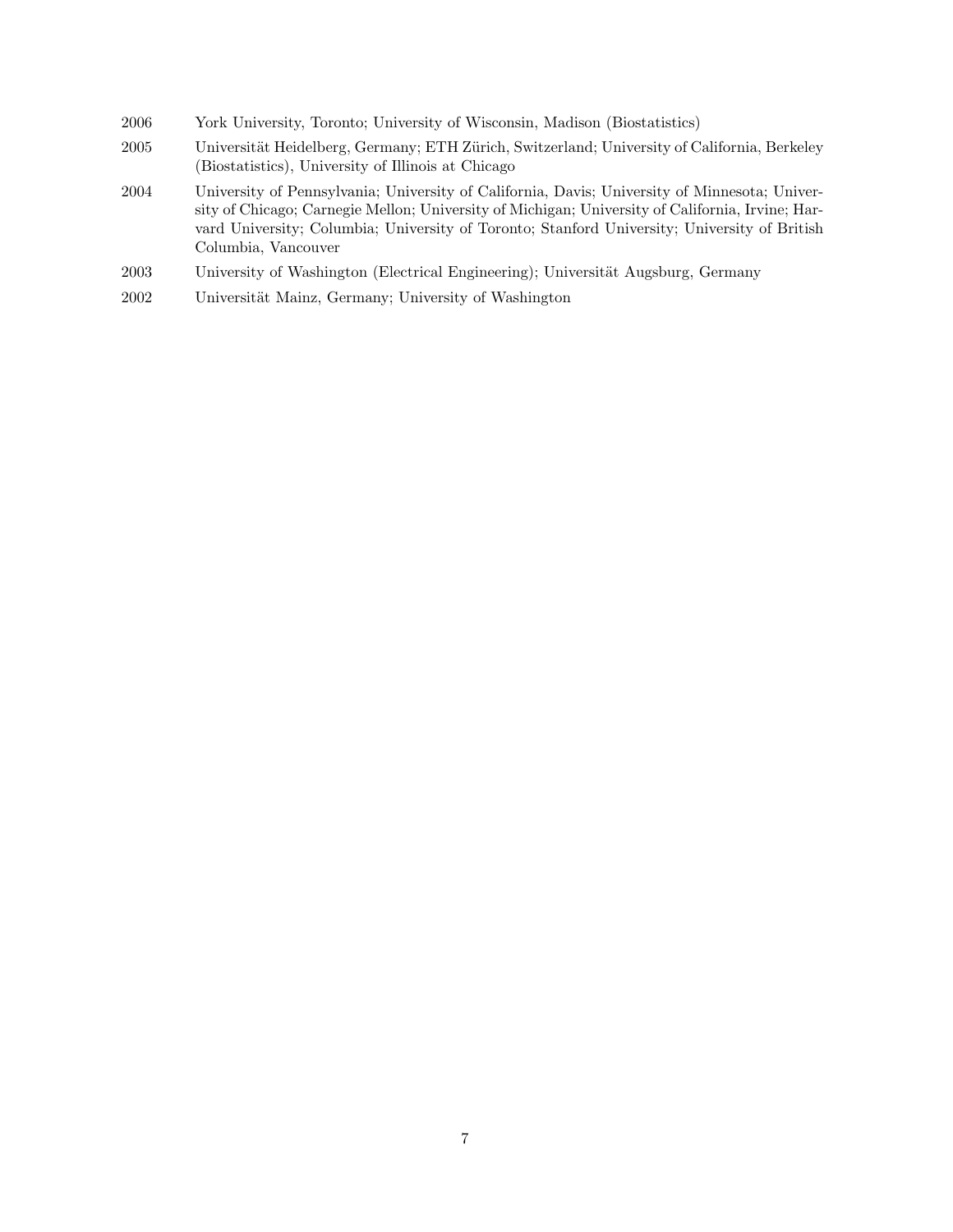#### Books:

- 2 Handbook of Graphical Models (with Marloes Maathuis, Steffen Lauritzen, Martin Wainwright). Chapman & Hall/CRC Handbooks of Modern Statistical Methods, 2019.
- 1 Lectures on Algebraic Statistics (with Bernd Sturmfels, Seth Sullivant). Oberwolfach Seminars, Vol. 39. Birkhäuser Verlag, Basel, 2009.

#### Articles (in Journals and Edited Volumes):

- 79 Generalized score matching for general domains (with Shiqing Yu, Ali Shojaie). Information and Inference: A Journal of the IMA, to appear.
- 78 On the power of Chatterjee rank correlation (with Hongjian Shi, Fang Han). Biometrika, 109, no. 2, (2022): 317–333.
- 77 Distribution-free consistent independence tests via center-outward ranks and signs (with Hongjian Shi, Fang Han). Journal of the American Statistical Association, 117, no. 537, (2022): 395–410.
- 76 Existence and uniqueness of the Kronecker covariance MLE (with Satoshi Kuriki, Peter Hoff). Annals of Statistics, 49, no. 5, (2021): 2721–2754.
- 75 CorDiffViz: an R package for visualizing multi-omics differential correlation networks (with Shiqing Yu, Daniel E. L. Promislow, Ali Shojaie). BMC Bioinformatics, 22, article 486, (2021).
- 74 High dimensional independence testing with maxima of rank correlations (with Fang Han, Hongjian Shi). Annals of Statistics, 48, no. 6, (2020): 3206–3227.
- 73 Nested covariance determinants and restricted trek separation in Gaussian graphical models (with Elina Robeva, Luca Weihs). Bernoulli 26, no. 4, (2020): 2503–2540.
- 72 Genetic and metabolomic architecture of variation in diet restriction-mediated lifespan extension in Drosophila (with Kelly Jin; Kenneth A. Wilson; Jennifer N. Beck; Christopher S. Nelson; George W. Brownridge III; Benjamin R. Harrison; Danijel Djukovic; Daniel Raftery; Rachel B. Brem; Shiqing Yu; Ali Shojaie; Pankaj Kapahi; Daniel Promislow). PLOS Genetics 10, no. 7, (2020): e1008835.
- 71 High-dimensional causal discovery under non-Gaussianity (with Y. Samuel Wang). Biometrika 107, no. 1, (2020): 41–59.
- 70 On causal discovery with equal variance assumption (with Wenyu Chen, Y. Samuel Wang). Biometrika 106, no. 4, (2019): 973–980.
- 69 Generalized score matching for non-negative data (with Shiqing Yu, Ali Shojaie). Journal of Machine Learning Research 20, paper no. 76, (2019): 1–70.
- 68 Graphical models for zero-inflated single cell gene expression (with Andrew McDavid, Raphael Gottardo, Noah Simon). Annals of Applied Statistics 13, no. 2, (2019): 848–873.
- 67 The maximum likelihood threshold of a path diagram (with Chris Fox, Andreas Käufl, Guillaume Pouliot). Annals of Statistics 47, no. 3, (2019): 1536–1553.
- 66 Computation of maximum likelihood estimates in cyclic structural equation models (with Chris Fox, Y. Samuel Wang). Annals of Statistics 47, no. 2, (2019): 663–690.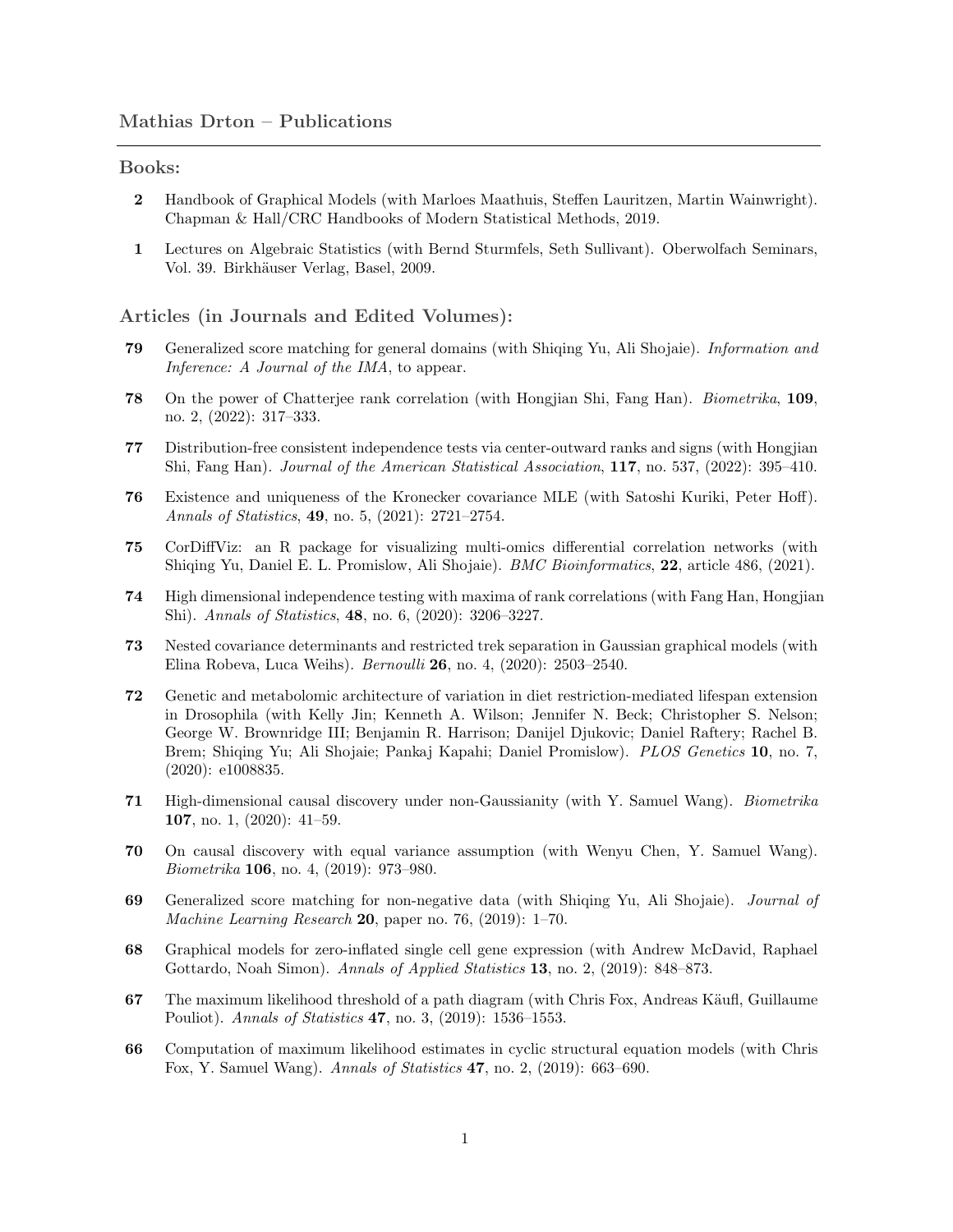- 65 Algebraic problems in structural equation modeling. The 50th Anniversary of Gröbner Bases, Advanced Studies in Pure Mathematics, Mathematical Society of Japan, (2018): 35–86.
- 64 Symmetric rank covariances: a generalised framework for nonparametric measures of dependence (with Luca Weihs, Nicolai Meinshausen). Biometrika 105, no. 3, (2018): 547–562.
- 63 Robust and sparse Gaussian graphical modeling under cell-wise contamination (with Shota Katayama, Hironori Fujisawa). Stat 7, no. 1, (2018): e181.
- 62 Determinantal generalizations of instrumental variables (with Luca Weihs, Bill Robinson, Emilie Dufresne, Jennifer Kenkel, Kaie Kubjas, Reginald L. McGee II, Nhan Nguyen, Elina Robeva). Journal of Causal Inference 6, no. 1, (2018).
- 61 Testing independence in high dimensions with sums of squares of rank correlations (with Dennis Leung). Annals of Statistics 46, no. 1, (2018): 280–307.
- 60 Empirical likelihood for linear structural equation models with dependent errors (with Y. Samuel Wang). *Stat* **6**, no. 1, (2017): 434-447.
- 59 A Bayesian information criterion for singular models (with Martyn Plummer). Journal of the Royal Statistical Society Series B 79, (2017): 323–380, discussion paper.
- 58 Structure learning in graphical modeling (with Marloes Maathuis). Annual Review of Statistics and Its Application 4, (2017): 365–393.
- 57 Covariate-adaptive clustering of exposures for air pollution epidemiology cohorts (with Joshua Keller, Timothy Larson, Joel Kaufman, Dale Sandler, Adam Szpiro). Annals of Applied Statistics 11, no. 1, (2017): 93–113.
- 56 Marginal likelihood and model selection for Gaussian latent tree and forest models (with Shaowei Lin, Luca Weihs, Piotr Zwiernik). Bernoulli 23, no. 2, (2017): 1202-1232.
- 55 Large-sample theory for the Bergsma-Dassios sign covariance (with Preetam Nandy, Luca Weihs). Electronic Journal of Statistics 10, no. 2, (2016): 2287–2311.
- 54 Generic identifiability of linear structural equation models by ancestor decomposition (with Luca Weihs). Scandinavian Journal of Statistics 43, (2016): 1035–1045.
- 53 Estimation of high-dimensional graphical models using regularized score matching (with Lina Lin, Ali Shojaie). Electronic Journal of Statistics 10, no. 1, (2016): 806–854.
- 52 Identifiability of directed Gaussian graphical models with one latent source (with Dennis Leung, Hisayuki Hara). Electronic Journal of Statistics 10, no. 1, (2016): 394–422.
- 51 Order-invariant prior specification in Bayesian factor analysis (with Dennis Leung). Statistics  $\mathcal{B}$ Probability Letters 111, (2016): 60–66.
- 50 Efficient computation of the Bergsma-Dassios sign covariance (with Luca Weihs, Dennis Leung). Computational Statistics 31, no. 1, (2016): 315–328.
- 49 Laplace approximation in high-dimensional Bayesian regression (with Rina Foygel Barber, Kean Ming Tan). Statistical Analysis for High-Dimensional Data: The Abel Symposium 2014, Springer International Publishing, Cham, (2016): pp. 15–36 .
- 48 Maximum likelihood estimates for Gaussian mixtures are transcendental (with Carlos Amendola, Bernd Sturmfels). In Mathematical Aspects of Computer and Information Sciences. MACIS 2015, Lecture Notes in Computer Science, vol. 9582. Springer, Cham, (2016): pp. 579–590.
- 47 Wald tests of singular hypotheses (with Han Xiao). Bernoulli 22, no. 1, (2016): 38–59.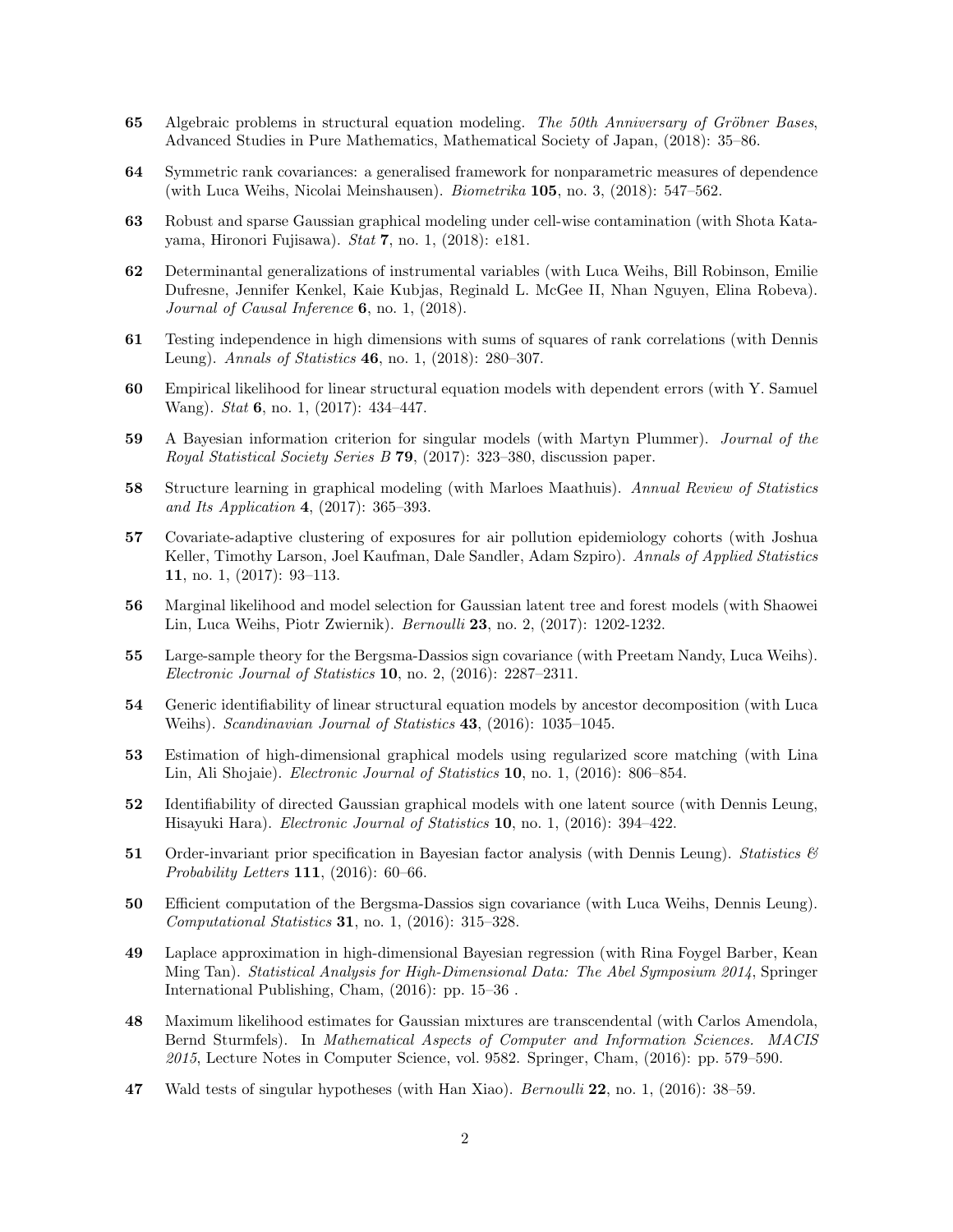- 46 High-dimensional Ising model selection with Bayesian information criteria (with Rina Foygel Barber). Electronic Journal of Statistics 9, (2015): 567–607.
- 45 Adaptive rhythm sequencing: A method for dynamic rhythm classification during CPR (with Heemun Kwok, Jason Coult, Thomas Rea, Lawrence Sherman). Resuscitation 91, (2015): 26–31.
- 44 On the causal interpretation of acyclic mixed graphs under multivariate normality (with Chris Fox, Andreas Käufl). Linear Algebra and Its Applications 473, (2015): 93-113.
- 43 Robust Bayesian graphical modeling using Dirichlet t-distributions (with Michael Finegold). Bayesian Analysis 9, no. 3, (2014): 521–550, with discussion, rejoinder pp. 591–596.
- 42 PC algorithm for Gaussian copula graphical models (with Naftali Harris). Journal of Machine Learning Research 14, (2013): 3365–3383.
- 41 Half-trek criterion for generic identifiability of linear structural equation models (with Rina Foygel, Jan Draisma). Annals of Statistics 40, no. 3, (2012): 1682–1713.
- 40 Correction on "Moments of minors of Wishart matrices" (with Aldo Goia). Annals of Statistics 40, no. 2, (2012): 1283–1284.
- 39 Maximum likelihood degree of variance component models (with Elizabeth Gross, Sonja Petrovic). Electronic Journal of Statistics 6, (2012): 993–1016.
- 38 Wisdom of crowds for robust gene network inference (as part of the 'DREAM5 Consortium'). Nature Methods 9, (2012): 796–804.
- 37 SPIn: model selection for phylogenetic mixtures via linear invariants (with Anna Kedzierska, Roderic Guigo, and Marta Casanellas). *Molecular Biology and Evolution* 29, no. 3, (2012): 929– 937.
- 36 Global identifiability of linear structural equation models (with Rina Foygel, Seth Sullivant), Annals of Statistics 39, no. 2, (2011): 865–886.
- 35 Robust graphical modeling of gene networks using classical and alternative t-distributions (with Michael Finegold). Annals of Applied Statistics 5, no. 2A, (2011): 1057–1080.
- 34 Quantifying the failure of bootstrap likelihood ratio tests (with Ben Williams). Biometrika 98, no. 4, (2011): 919–934.
- 33 On a parametrization of positive semidefinite matrices with zeros (with Josephine Yu), SIAM Journal on Matrix Analysis and Applications 31, no. 5, (2010): 2665–2680.
- 32 A geometric interpretation of the characteristic polynomial of reflection arrangements (with Carly Klivans). Proceedings of the American Mathematical Society 138, (2010): 2873–2887.
- 31 Smoothness of Gaussian conditional independence models (with Han Xiao). In Algebraic Methods in Statistics and Probability II, (Eds. M. Viana and H. Wynn), Contemporary Mathematics, vol. 516, Amer. Math. Soc., Providence, RI, (2010): pp. 155–177.
- 30 Finiteness of small factor analysis models (with Han Xiao). Annals of the Institute of Statistical Mathematics **62**, no. 4, (2010): 775–783.
- 29 Discrete chain graph models. Bernoulli 15, no. 3, (2009): 736–753.
- 28 Likelihood ratio tests and singularities. Annals of Statistics 37, no. 2, (2009): 979–1012.
- 27 Computing maximum likelihood estimates in recursive linear models (with Michael Eichler, Thomas S. Richardson). Journal of Machine Learning Research 10, (2009): 2329–2348.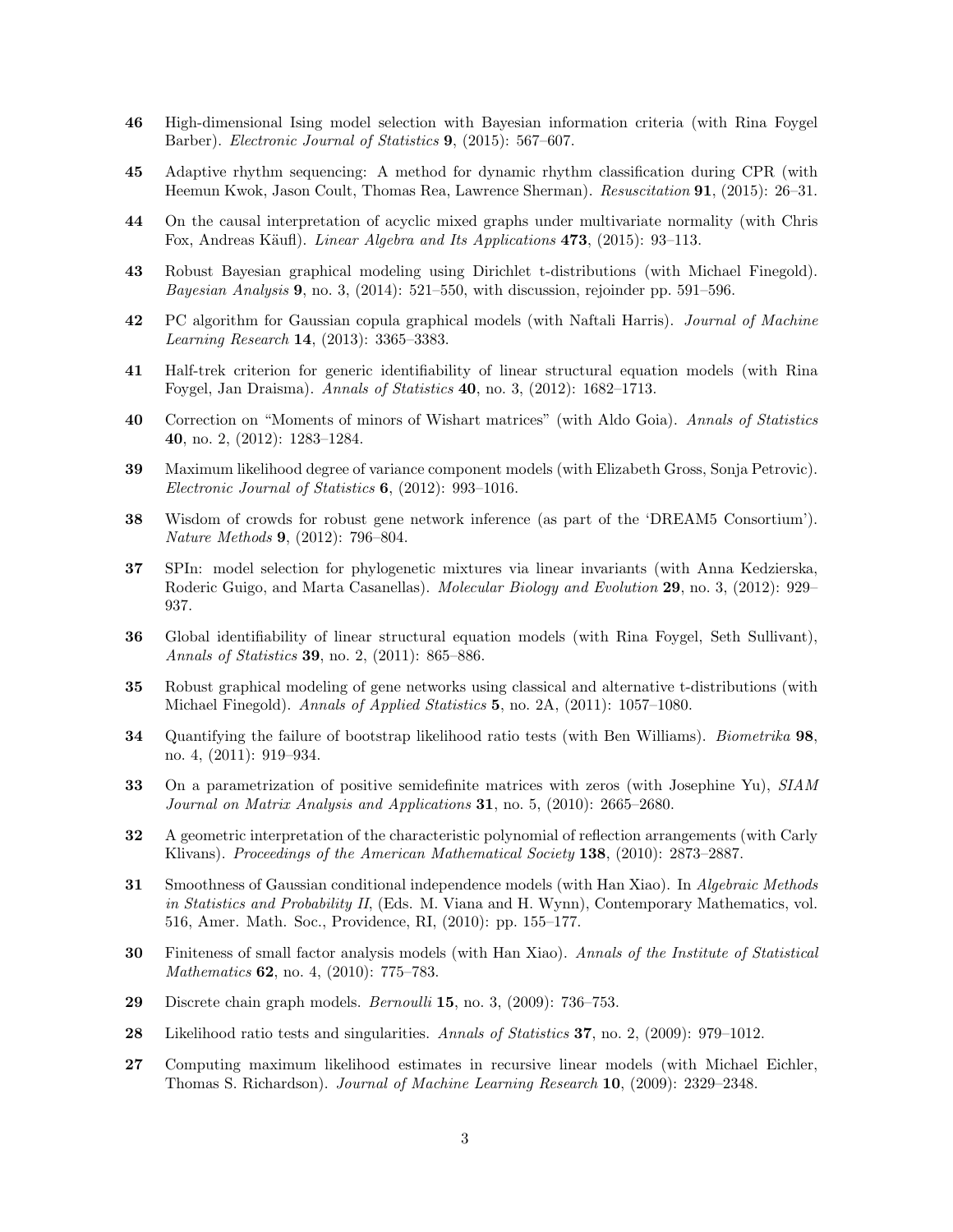- 26 Moments of minors of Wishart matrices (with Hélène Massam, Ingram Olkin). Annals of Statistics 36, no. 5, (2008): 2261–2283.
- 25 Graphical methods for efficient likelihood inference in Gaussian covariance models (with Thomas S. Richardson). Journal of Machine Learning Research 9, (2008): 893–914.
- 24 Binary models for marginal independence (with Thomas S. Richardson). *Journal of the Royal* Statistical Society Series B 70, no. 2, (2008): 287–309.
- 23 Multiple solutions to the likelihood equations in the Behrens-Fisher problem. Statistics  $\mathcal{B}$  Probability Letters 78, no. 18, (2008): 3288–3293.
- 22 A SINful approach to Gaussian graphical model selection (with Michael D. Perlman). Journal of Statistical Planning and Inference 138, no. 4, (2008): 1179–1200.
- 21 Multiple testing and error control in Gaussian graphical model selection (with Michael D. Perlman). Statistical Science 22, no. 3, (2007): 430-449.
- 20 Algebraic statistical models (with Seth Sullivant). Statistica Sinica 17, (2007): 1273-1297.
- 19 Algebraic factor analysis: Tetrads, pentads and beyond (with Bernd Sturmfels, Seth Sullivant). Probability Theory and Related Fields 138, no. 3/4, (2007): 463–493.
- 18 Estimation of a covariance matrix with zeros (with Sanjay Chaudhuri, Thomas S. Richardson). Biometrika 94, no. 1, (2007): 199–216.
- 17 A mutagenetic tree hidden Markov model for longitudinal clonal HIV sequence data (with Niko Beerenwinkel). Biostatistics 8, no. 1, (2007): 53–71.
- 16 Maximum likelihood estimation in Gaussian chain graph models under the alternative Markov property (with Michael Eichler). Scandinavian Journal of Statistics 33, no. 2, (2006): 247–257.
- 15 Seat excess variances of apportionment methods for proportional representation (with Udo Schwingenschlögl). Statistics & Probability Letters 76, no. 16,  $(2006)$ : 1723–1730.
- 14 Computing all roots of the likelihood equations of seemingly unrelated regressions. *Journal of* Symbolic Computation 41, no. 2, (2006): 245–254.
- 13 Conditional independence models for seemingly unrelated regressions with incomplete data (with Steen A. Andersson, Michael Perlman). Journal of Multivariate Analyis **97**, no. 2, (2006): 385– 411.
- 12 Asymptotic seat bias formulas (with Udo Schwingenschlögl). Metrika  $62$ , no. 1, (2005): 23–31.
- 11 Mutagenetic tree models (with Niko Beerenwinkel). In L. Pachter and B. Sturmfels, editors, Algebraic Statistics for Computational Biology, chapter 14. Cambridge University Press, (2005).
- 10 Ultra-conserved elements invertebrate and fly genomes (with Nick Eriksson, Garmay Leung). In L. Pachter and B. Sturmfels, editors, Algebraic Statistics for Computational Biology, chapter 22. Cambridge University Press, (2005).
- 9 Model selection for Gaussian concentration graphs (with Michael D. Perlman). Biometrika 91, no. 3, (2004): 591–602.
- 8 Multimodality of the likelihood in the bivariate seemingly unrelated regressions model (with Thomas S. Richardson). Biometrika 91, no. 2, (2004): 383–392.
- 7 Surface volumes of rounding polytopes (with Udo Schwingenschlögl). Linear Algebra and Its Applications 378, (2004): 71–91.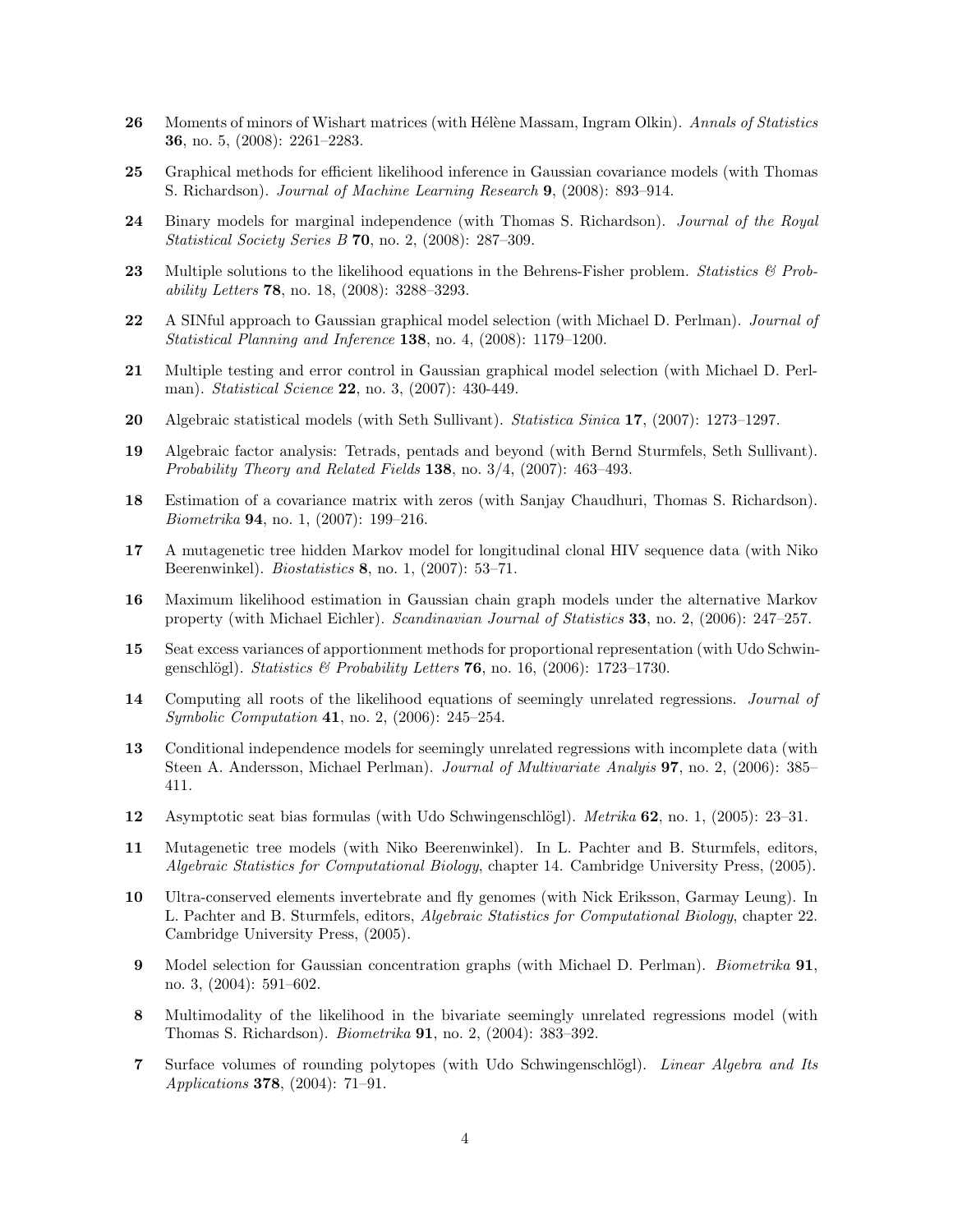- 6 Seat allocation distributions and seat biases of stationary apportionment methods for proportional representation (with Udo Schwingenschlögl). Metrika  $60$ , no. 2, (2004): 191–202.
- 5 Simulation of aphasic naming performance in non-brain-damaged adults (with JoAnn Silkes, Malcolm McNeil). Journal of Speech, Language and Hearing Research 47, no. 3, (2004): 610– 623.
- 4 A rediscovered Llull tract and the Augsburg web edition of Llull's electoral writings (with Günter Hägele, Dominik Haneberg, Friedrich Pukelsheim, Wolfgang Reif). Le Médiéviste et l'Ordinateur 43, online, 2004.
- 3 A Markov chain model of tornadic activity (with Caren Marzban, Peter Guttorp, Joseph T. Schaefer). Monthly Weather Review 131, no. 12, (2003): 2941–2953.
- 2 Seat biases of apportionment methods for proportional representation (with Karsten Schuster, Friedrich Pukelsheim, Norman R. Draper). Electoral Studies 22, no. 4, (2003): 651–676.
- 1 Analyse de la variance non-équirépétée hiérarchique: comparaison de cinq logiciels (Unbalanced hierarchical analysis of variance: comparison of five software packages) (with Jean-Marc Azaïs). Journal de la Société Française de Statistique  $140$ , no. 1, (1999): 23-40.

### Conference Papers, Technical Reports & Commentaries:

- 17 Center-outward sign- and rank-based quadrant, Spearman, and Kendall tests for multivariate independence (with Hongjian Shi, Marc Hallin, Fang Han). OT-SDM 2022: The 1st International Workshop on Optimal Transport and Structured Data Modeling at AAAI Conference on Artificial Intelligence, (2022).
- 16 Confidence in causal discovery with linear causal models (with David Strieder, Tobias Freidling, Stefan Haffner). Proceedings of the 37th Conference on Uncertainty in Artificial Intelligence (UAI 2021), (2021).
- 15 Definite Non-Ancestral Relations and Structure Learning (with Wenyu Chen, Ali Shojaie). 8th Causal Inference Workshop at UAI (causalUAI 2021), (2021).
- 14 Statistical significance in high-dimensional linear mixed models (with Lina Lin, Ali Shojaie). Proceedings of the 2020 ACM-IMS Conference on Foundations of Data Science (FODS '20), (2020): 171–181.
- 13 Structure learning for cyclic linear causal models (with Carlos Amndola, Philipp Dettling, Federica Onori, Jun Wu). Proceedings of the 36th Conference on Uncertainty in Artificial Intelligence, PMLR 124, (2020): 999–1008.
- 12 Algebraic tests of general Gaussian latent tree models (with Dennis Leung). Advances in Neural Information Processing Systems 31, (2018): 6298–6307.
- 11 Graphical models for non-negative data using generalized score matching (with Shiqing Yu, Ali Shojaie). Proceedings of the Twenty-First International Conference on Artificial Intelligence and Statistics, Proceedings of Machine Learning Research 84, (2018): 1781–1790.
- 10 Algebraic statistics (with Thomas Kahle, Bernd Sturmfels, Caroline Uhler). Oberwolfach Reports 14, (2017): 1207–1279.
- 9 Nonparametric reduced rank regression (with Rina Foygel, Michael Horrell, John Lafferty). Advances in Neural Information Processing Systems 25, (2012): 1628–1636.
- 8 Comments on: Sequences of regressions and their independencies (with Chris Fox, Andreas Käufl). TEST 21, no. 2, (2012): 255–261.